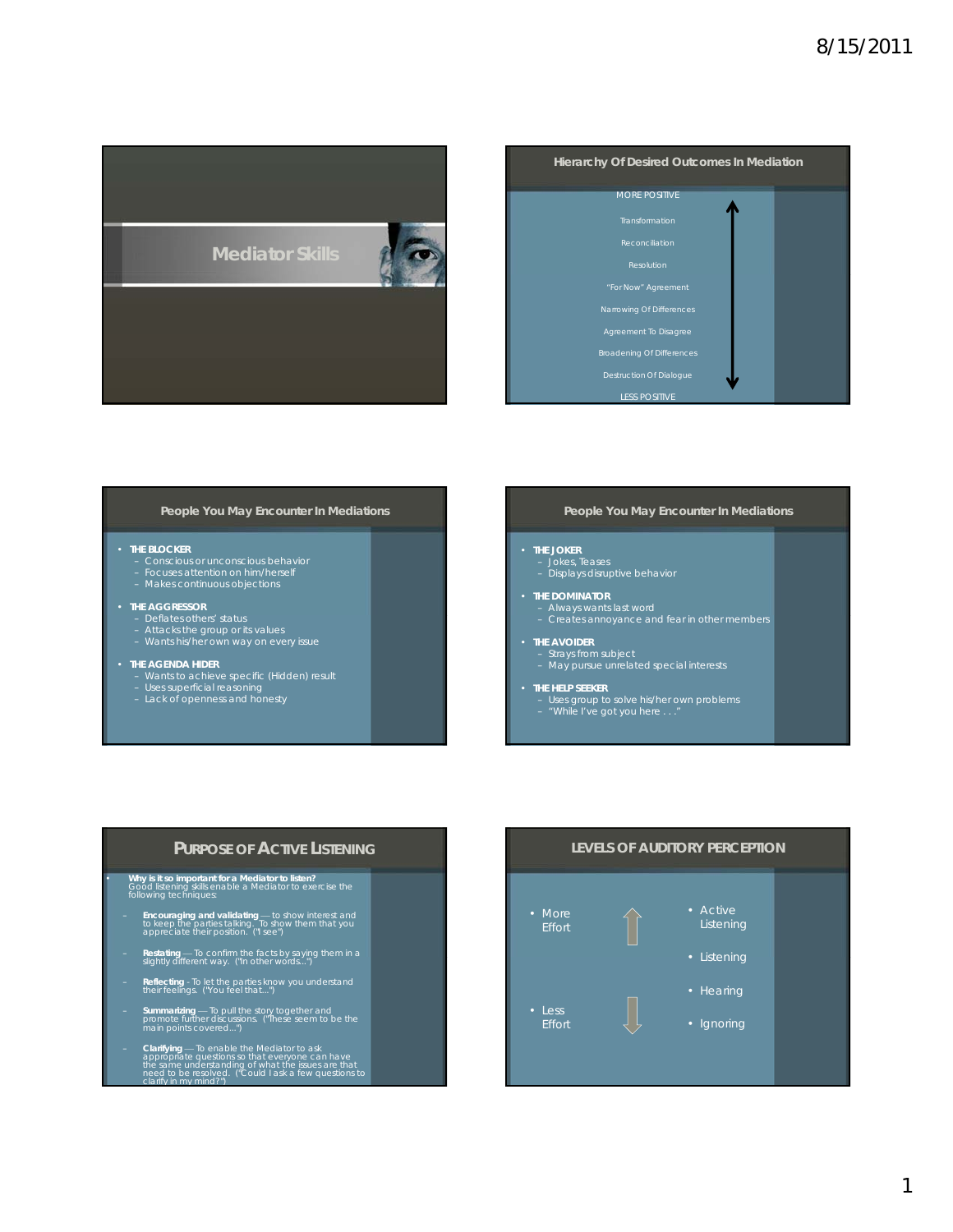# **POINTS FOR THE MEDIATOR**

# • **ACTIVE LISTENING RULES:**

- Put yourself in the other person's place to understand what the person is saying and how they feel.
- Show understanding and acceptance by nonverbal behavior:
- - tone of voice<br>• facial expressions<br>• gestures<br>• posture
- 
- Restate the person's most important thoughts and feelings.
- Do not interrupt, offer advice or give suggestions *unless* solicited.
- You may or may not bring up similar feelings and problems from your own experience.

# **Suggestions for Effective Listening**

- **Stop talking!**
- **Put the talker at ease.**
- **Show a talker that you want to listen.**
- **Remove distractions.**
- **Empathize with talkers.**
- **Be patient.**
- **Hold your temper.**
- **Go easy on argument and criticism.**
- **Ask questions.**
- **Stop talking!**

| Directive vs. Responsive                                                                                                                                                                 |                   |
|------------------------------------------------------------------------------------------------------------------------------------------------------------------------------------------|-------------------|
| The big difference between a mediator with a<br>responsive orientation and one with a directive<br>orientation is that he or she will RESPOND to the parties<br>rather than DIRECT them. |                   |
| <b>DIRECTIVE</b>                                                                                                                                                                         | <b>RESPONSIVE</b> |
| closing                                                                                                                                                                                  | opening           |
| controlling                                                                                                                                                                              | supporting        |
| forcing                                                                                                                                                                                  | inviting          |
| leading                                                                                                                                                                                  | following         |
| ordering                                                                                                                                                                                 | encouraging       |
| pushing                                                                                                                                                                                  | welcoming         |
| telling                                                                                                                                                                                  | listening         |



# **COMPASSION IN COMMUNICATION**

- We don't stop being human just because we are in conflict.
- Listening a gift "I care/you matter." (Deep listening)
- Reduces resistance, shows respect, changes heart
- Difficult we must restrain our own desire for attention
- Changes the person to whom you are listening